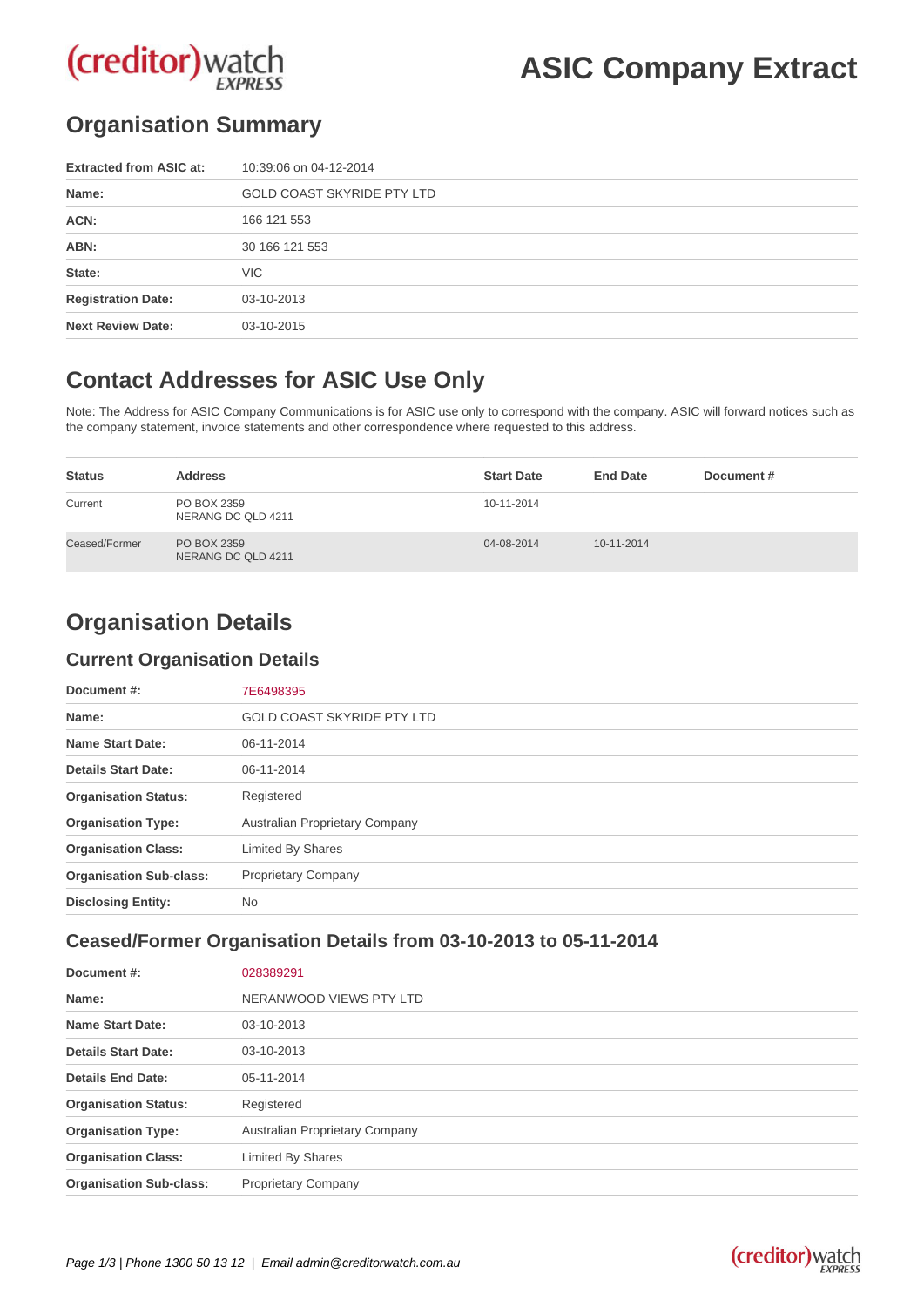### **Organisation Addresses**

#### **Current Organisation Addresses**

| <b>Type</b>                        | <b>Address</b>                             | <b>Start Date</b> | <b>End Date</b> | Document# |
|------------------------------------|--------------------------------------------|-------------------|-----------------|-----------|
| <b>Registered Office</b>           | 47 NERANG STREET<br>NERANG QLD 4211        | 03-10-2013        |                 | 028389291 |
| <b>Principal Place of Business</b> | <b>47 NERANG STREET</b><br>NERANG QLD 4211 | 03-10-2013        |                 | 028389291 |

#### **Officeholders and Other Roles**

#### **Current Officeholders and Other Roles**

| <b>Type</b>     | <b>Name</b>                                                                                 | <b>Address</b>                                               |              | Start Date End Date Find Out More | Document# |
|-----------------|---------------------------------------------------------------------------------------------|--------------------------------------------------------------|--------------|-----------------------------------|-----------|
| Director        | <b>OWEN PATRICK YONG GEE</b><br>Born: 11-08-1952<br>RICHMOND QLD                            | <b>134 ARUNTA DRIVE</b><br><b>MOUNT NATHAN OLD 4211</b>      | 03-10-2013   | <b>Purchase Extract</b>           | 028389291 |
| <b>Director</b> | <b>PATRICK TERENCE JACKMAN 225 HEDGES AVENUE</b><br>Born: 06-08-1941<br><b>BRISBANE OLD</b> | <b>MERMAID BEACH QLD 4218</b>                                | 05-11-2014   | <b>Purchase Extract</b>           | 2E1275535 |
| Director        | <b>JOHN VERNON HEMBROW</b><br>Born: 14-05-1951<br><b>BRISBANE QLD</b>                       | 100 TREEVIEW DRIVE<br><b>BURLEIGH WATERS QLD 4220</b>        | 05-11-2014   | <b>Purchase Extract</b>           | 2E1275580 |
| <b>Director</b> | TERENCE EDWARD MORRIS<br>Born: 16-08-1939<br>COLAC VIC                                      | 546-556 NERANG<br><b>BROADBEACH ROAD</b><br>CARRARA QLD 4211 | 05-11-2014   | <b>Purchase Extract</b>           | 7E6569540 |
| Director        | <b>COLIN LINDSAY PATE</b><br>Born: 24-02-1953<br><b>SYDNEY NSW</b>                          | <b>MERRIWEE</b><br><b>BOMBALA NSW 2632</b>                   | 05-11-2014   | <b>Purchase Extract</b>           | 7E6569540 |
| Secretary       | <b>OWEN PATRICK YONG GEE</b><br>Born: 11-08-1952<br>RICHMOND OLD                            | <b>134 ARUNTA DRIVE</b><br><b>MOUNT NATHAN QLD 4211</b>      | $03-10-2013$ | <b>Purchase Extract</b>           | 028389291 |

#### **Ceased/Former Officeholders and Other Roles**

| <b>Type</b> | <b>Name</b>                                                           | <b>Address</b>                                       |  | Start Date End Date Find Out More            | Document # |
|-------------|-----------------------------------------------------------------------|------------------------------------------------------|--|----------------------------------------------|------------|
| Director    | RAYMOND ALEXANDER<br><b>STEVENS</b><br>Born: 01-02-1953<br>SYDNEY NSW | 62-72 OLD BURLEIGH ROAD<br>SURFERS PARADISE QLD 4217 |  | 25-09-2014    05-11-2014    Purchase Extract | 2F1045275  |

## **Share Capital**

#### **Current Share Capital**

| Code       | Title           |        |      | # of Shares Total Amount Paid Total Amount Due and Payable Document # |           |
|------------|-----------------|--------|------|-----------------------------------------------------------------------|-----------|
|            | CLASS A         | 300000 | \$30 | \$0                                                                   | 7E6399332 |
| <b>ORD</b> | ORDINARY SHARES | 10     | \$10 | \$0                                                                   | 028389291 |